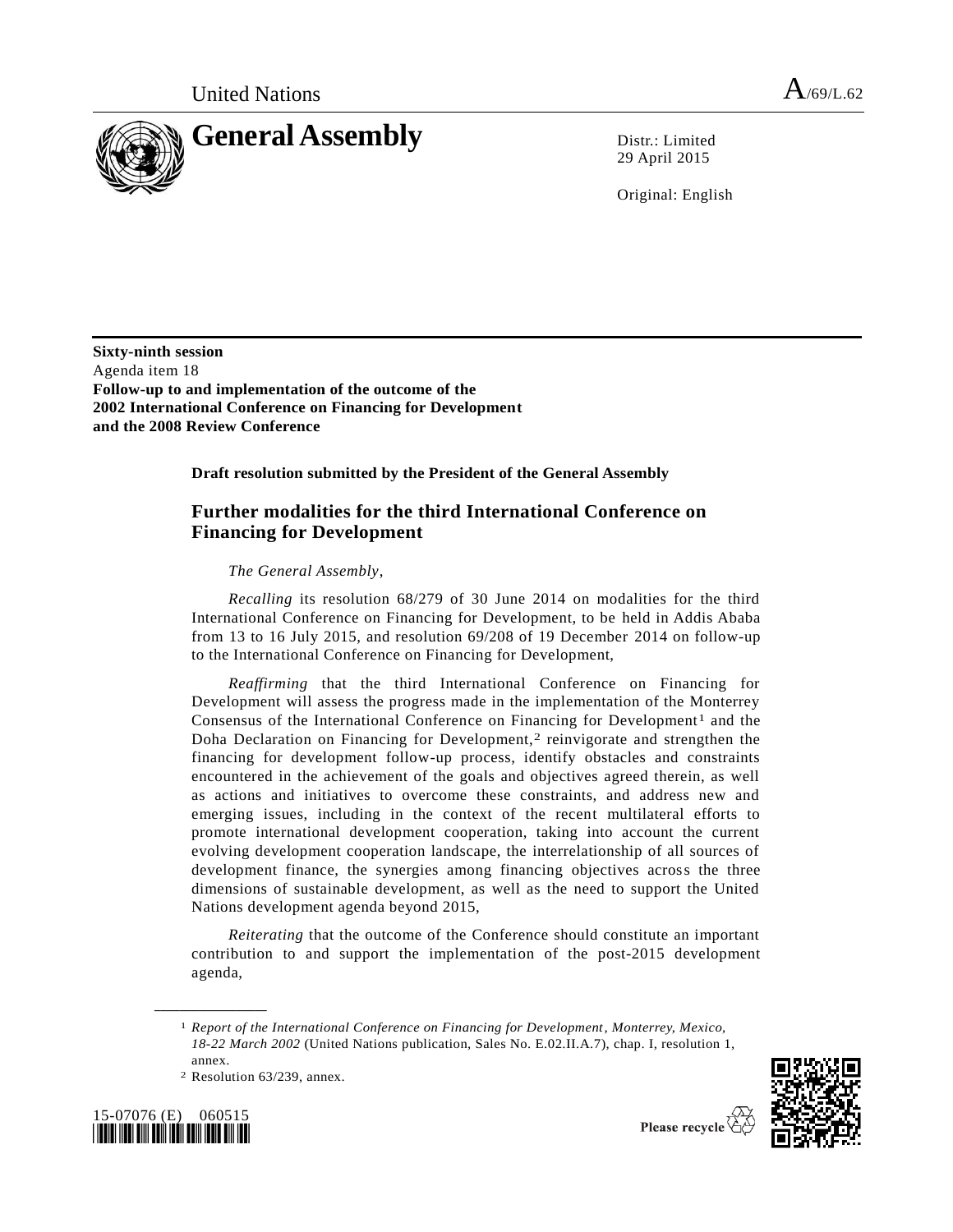*Noting* the appointment of the Secretary-General for the third International Conference on Financing for Development,

*Acknowledging with appreciation* the voluntary contributions received to date to the Trust Fund for the Follow-up to the International Conference on Financing for Development, in order to support the activities involved in the preparations for the third International Conference on Financing for Development and the travel and participation of representatives from developing countries, in particular the least developed countries,

1. *Takes note* of the note by the Secretary-General on the proposed organization of work of the third International Conference on Financing for Development;<sup>3</sup>

2. *Recommends* the provisional rules of procedure for the Conference set forth in annex I to the note and the provisional agenda of the Conference set forth in annex II to the note for adoption at the Conference;

3. *Decides* that the Conference shall be conducted in accordance with its rules of procedure, and the modalities contained in General Assembly resolution 68/279 and the present resolution, as well as any additional decisions regarding arrangements for the Conference to be taken by the President of the General Assembly;

4. *Decides also* that the third International Conference on Financing for Development will consist of eight plenary meetings, including an opening and a closing meeting;

5. *Decides further* that statements and reports to be made at the opening plenary meeting, as well as at the beginning of the second plenary meeting, on Monday, 13 July, will be delivered as proposed in paragraphs 11 and 12 of the note by the Secretary-General on the proposed organization of work of the third International Conference on Financing for Development;<sup>3</sup>

6. *Decides* that the third International Conference on Financing for Development will include six multi-stakeholder round tables, held in parallel with the plenary meetings, as follows:

Monday, 13 July 2015: from 3 p.m. to 6 p.m.

Tuesday, 14 July 2015: from 10 a.m. to 1 p.m. and from 3 p.m. to 6 p.m.

Wednesday, 15 July 2015: from 10 a.m. to 1 p.m. and from 3 p.m. to 6 p.m.

Thursday, 16 July 2015: from 10 a.m. to 1 p.m.

7. *Decides also* that the six round tables will be on the following themes:

Round tables 1, 3 and 5: Global partnership and the three dimensions of sustainable development;

Round tables 2, 4 and 6: Ensuring policy coherence and an enabling environment at all levels for sustainable development;

8. *Decides further* that the round tables will be interactive and multi-stakeholder in nature and that each round table will be open to participation

**\_\_\_\_\_\_\_\_\_\_\_\_\_\_\_\_\_\_** 3 [A/69/542.](http://undocs.org/A/69/542)